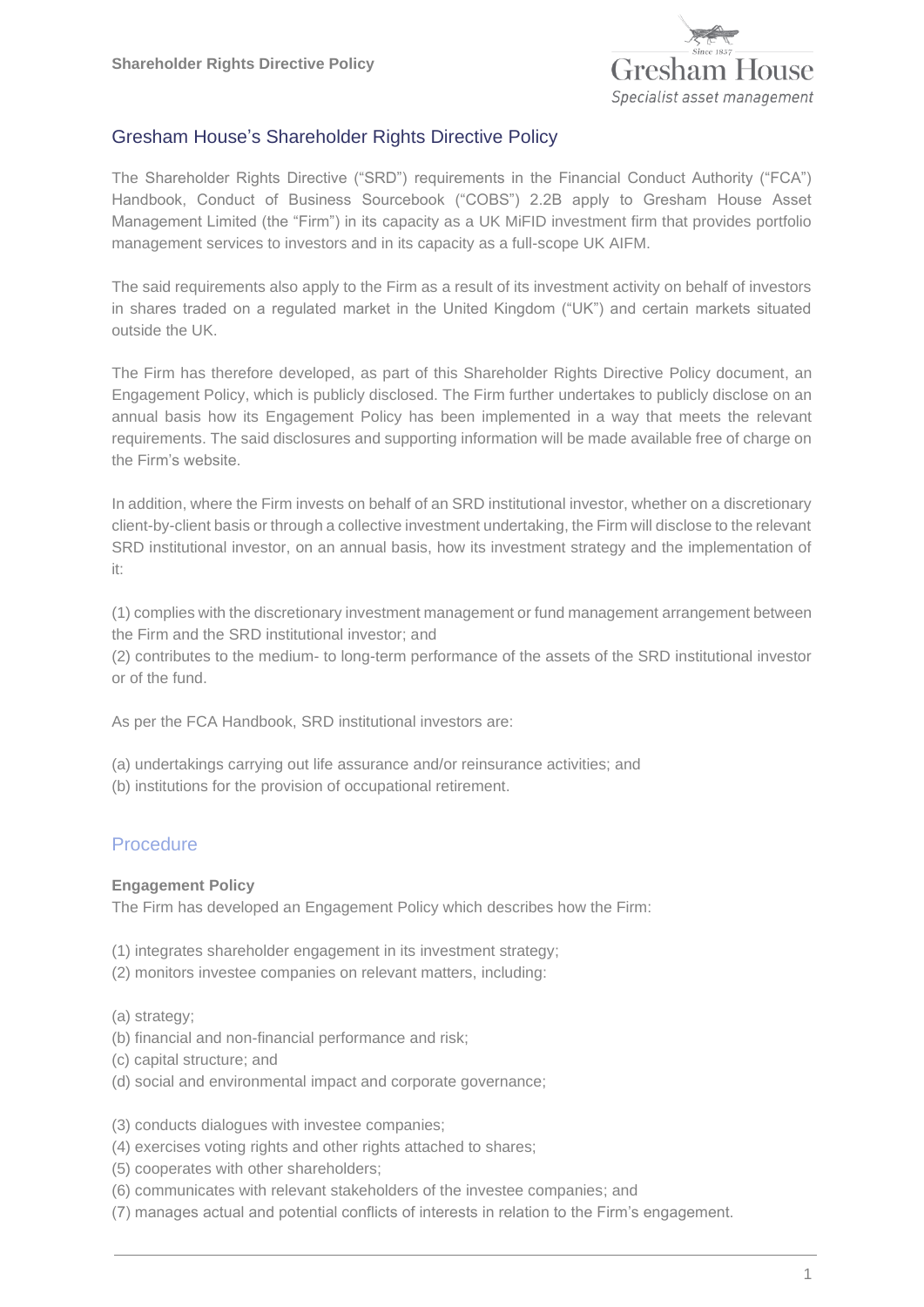

The Engagement Policy template can be seen in Appendix 1.

### **Disclosure of Information**

The Firm's annual disclosure includes a general description of voting behaviour, an explanation of the most significant votes and reporting on the use of the services of proxy advisors.

The Firm publicly discloses how it has cast votes in the general meetings of companies in which it holds shares. However, the Firm is not required to disclose votes that are insignificant due to the subject matter of the vote or the size of the holding in the company. The Firm considers the significance of each vote on an ongoing basis.

The Firm's public annual disclosure is made on a calendar basis, effective June 2021. The Public Annual Disclosure template can be seen in Appendix 2.

### **Transparency of Asset Managers**

The Firm has assessed that it does not invest on behalf of an SRD institutional investor, whether on a discretionary client-by-client basis or through a collective investment undertaking. As such, the Firm has no disclosures to make under the transparency of asset managers requirements.

Should the Firm change its assessment in the future, it shall also reassess whether it will comply with the requirements for disclosures to SRD institutional investors by making such disclosures separately to each investor or by making the relevant disclosures publicly available on its website.

Where applicable, SRD institutional investor disclosures shall be made on a calendar basis. The SRD Institutional Investors Annual Disclosure template can be seen in Appendix 3.

#### **Policy and Disclosure Updates**

This Shareholder Rights Directive Policy and its Appendices are reviewed on at least an annual basis by Compliance and the Sustainability Director and presented to the Firm's Board for signoff.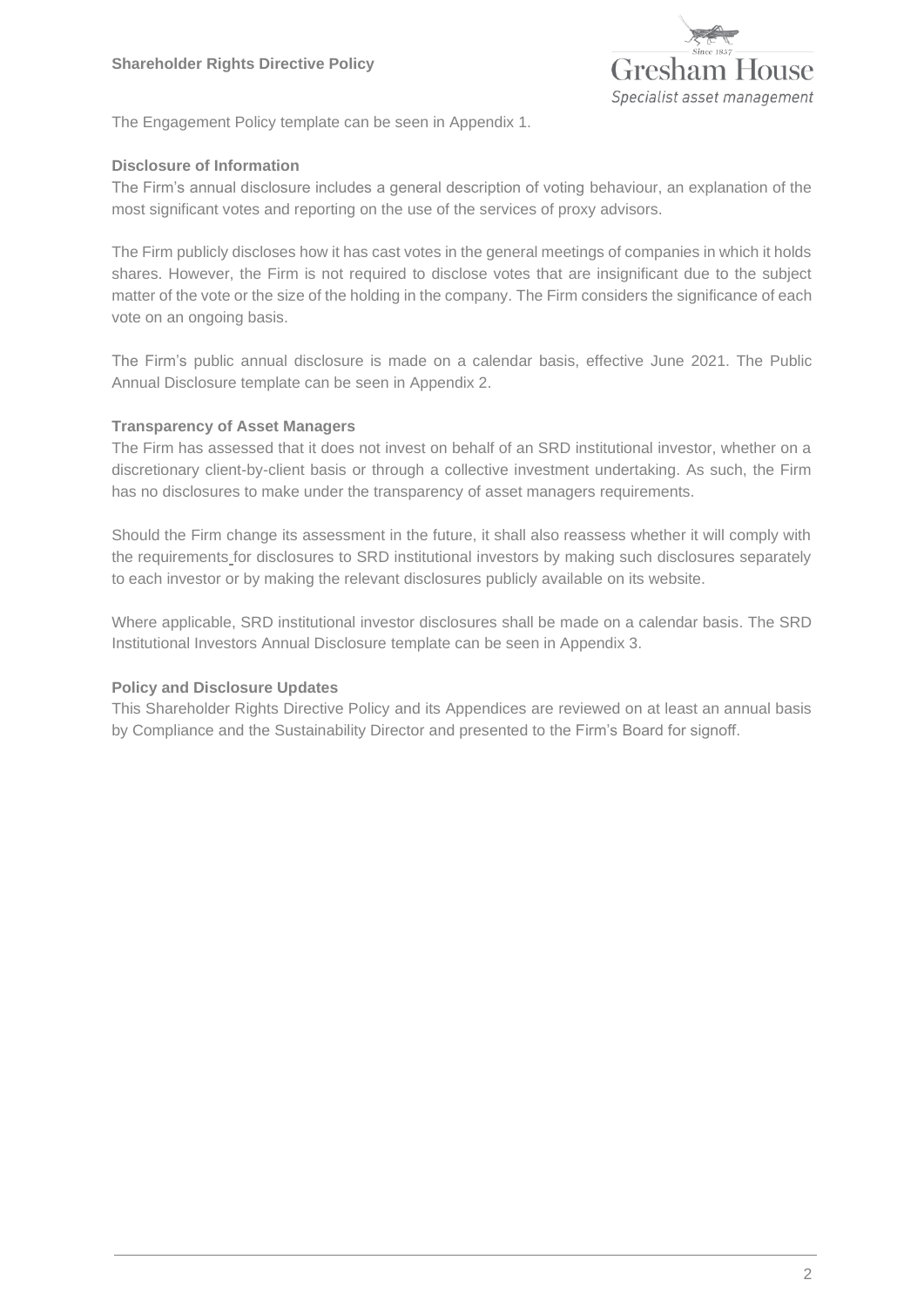

# Appendix 1: Engagement Policy

Under COBS 2.2B, a UK MiFID investment firm that provides portfolio management services to investors and a full-scope UK AIFM are, to the extent that they are investing (or have invested) on behalf of investors in shares traded on UK regulated markets and certain markets situated outside the UK, required to either develop and publicly disclose an engagement policy as prescribed in COBS 2.2B.6R or publicly disclose a clear and reasoned explanation of why they have chosen not to comply with this requirement.

Gresham House Asset Management Limited ("Gresham House", the "Firm", "we", "our", "us") has elected to disclose its Engagement Policy as set out below. Furthermore, the Firm is required to publicly disclose on an annual basis how this Engagement Policy has been implemented in a way that meets the requirements in COBS 2.2B.7R. The Firm will make its public annual disclosure, alongside this Engagement Policy, on its website.

| <b>How the Firm integrates</b><br>shareholder<br>its<br>in<br>engagement<br>investment strategy.<br>COBS 2.2B.6R (1) | We believe that effective stewardship requires a hands-on approach,<br>engaging directly with stakeholders, to ensure the best possible result<br>for shareholders and clients.<br>Engagement is centred on two broad themes: |
|----------------------------------------------------------------------------------------------------------------------|-------------------------------------------------------------------------------------------------------------------------------------------------------------------------------------------------------------------------------|
|                                                                                                                      | Improving governance and board composition, and                                                                                                                                                                               |
|                                                                                                                      | Aligning remuneration incentives with the interests of<br>٠<br>shareholders                                                                                                                                                   |
|                                                                                                                      | Internally, the firm conducts reviews across strategies and portfolios,<br>communicating identified risks to shareholders.                                                                                                    |
|                                                                                                                      | We collaborate with shareholders in our portfolio companies on matters<br>of governance as a driver of investment performance and where<br>necessary for a change catalyst.                                                   |
| <b>How the Firm monitors</b>                                                                                         | Investing in smaller companies allows us to engage with and assess                                                                                                                                                            |
| investee companies on<br>relevant                                                                                    | strategy, senior management, governance & remuneration processes,<br>protecting the long-term value of our investments. We encourage an                                                                                       |
| matters,<br>including:                                                                                               | open and honest dialogue between ourselves and the companies in                                                                                                                                                               |
| (a) strategy;                                                                                                        | which we invest as this is an essential part of being an effective steward<br>of the investments.                                                                                                                             |
| (b) financial and non-                                                                                               |                                                                                                                                                                                                                               |
| financial<br>performance<br>and risk:                                                                                | We maintain conviction scores for the majority of our investments, which<br>incorporate a quantitative and qualitative analysis of various business                                                                           |
| (c)<br>capital structure;<br>and                                                                                     | parameters, including relevant ESG factors.                                                                                                                                                                                   |
| (d)<br>social<br>and                                                                                                 | We conduct regular monitoring of ESG risks, opportunities, and                                                                                                                                                                |
| environmental<br>impact                                                                                              | performance in our investments using our Sustainable Investment                                                                                                                                                               |
| and<br>corporate<br>governance.                                                                                      | Framework which captures the ten themes we want our investments to<br>be assessed against                                                                                                                                     |
| <b>COBS 2.2B.6R (2)</b>                                                                                              | Our Sustainable Investing Committee drives sustainability related<br>deliverables:                                                                                                                                            |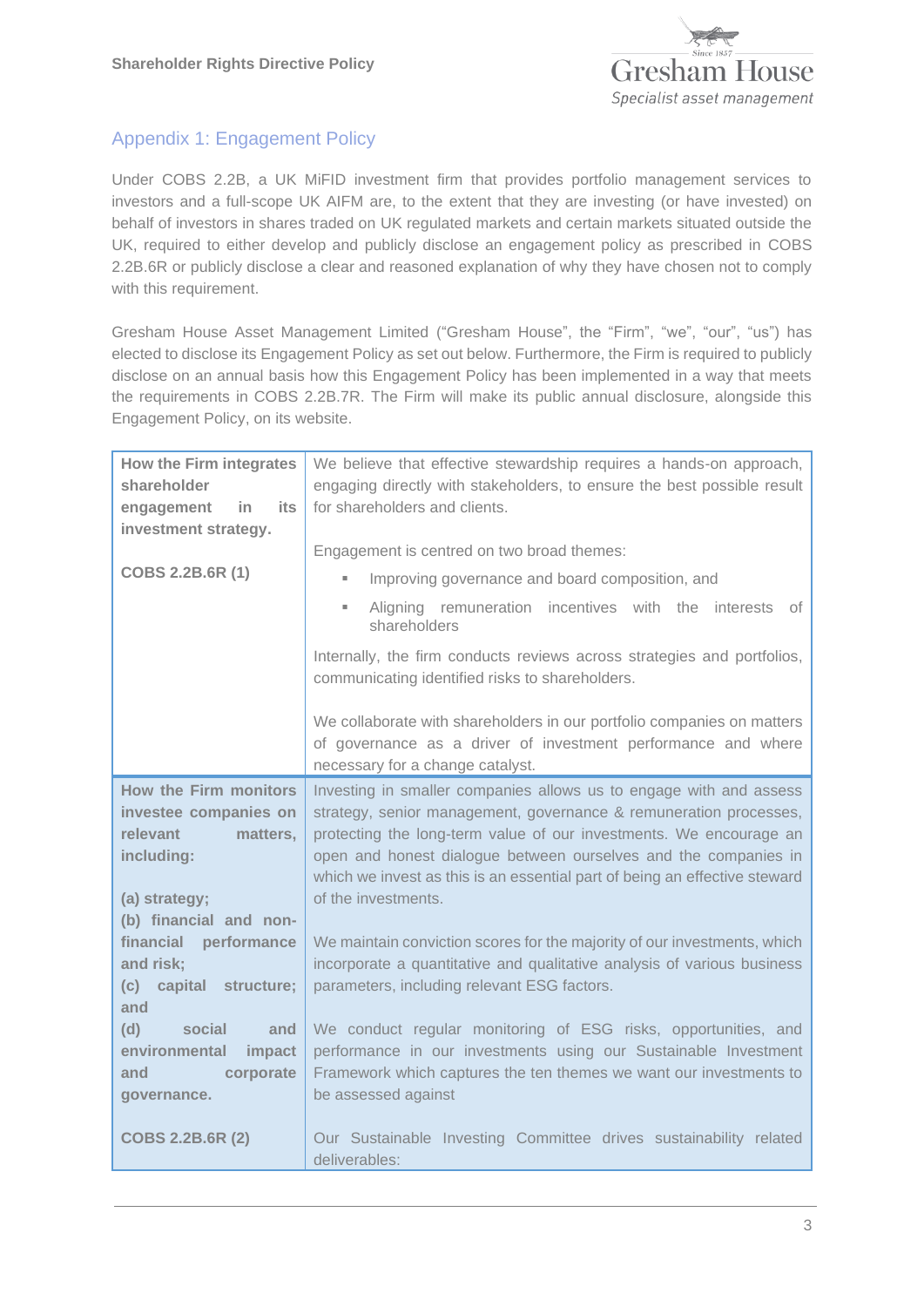

|                                                                                                  | providing<br>oversight of the implementation of policy<br>$\blacksquare$                                                                                                                                                                                                                                                  |
|--------------------------------------------------------------------------------------------------|---------------------------------------------------------------------------------------------------------------------------------------------------------------------------------------------------------------------------------------------------------------------------------------------------------------------------|
|                                                                                                  | commitments,                                                                                                                                                                                                                                                                                                              |
|                                                                                                  | assessment of the continued appropriateness of sustainable<br>٠<br>investment tools and processes and                                                                                                                                                                                                                     |
|                                                                                                  | driving the collation of measurement metrics and targets relating<br>٠<br>to our sustainable investment activities                                                                                                                                                                                                        |
| <b>How the Firm conducts</b>                                                                     | Our primary means of engagement is through active, open and honest                                                                                                                                                                                                                                                        |
| dialogues with investee<br>companies.                                                            | dialogue. Our preference is always to work collaboratively with the<br>company.                                                                                                                                                                                                                                           |
| COBS 2.2B.6R (3)                                                                                 | Engagement with an investee company may vary depending on its<br>corporate performance and governance standards. The level of<br>engagement is calibrated based on our assessment of each company,<br>the risks, opportunities, and probability of achieving change.                                                      |
|                                                                                                  | We will meet face-to-face with the management team of a publicly listed<br>company at least twice a year, and more frequently when we own a<br>material share of a company.                                                                                                                                               |
|                                                                                                  | We apply a principles-based approach when it comes to escalation<br>factors and will discuss within the investment team the best course of<br>action which may involve further engagement with the company, use of<br>voting rights or discussions with other shareholders.                                               |
|                                                                                                  | Where engagement with management teams proves unsuccessful, the<br>investment manager will reach out to Non-Executive Directors (NEDs)<br>or the Board Chair. If this also proves unsuccessful, we will reach out to<br>other shareholders, making a public statement if deemed necessary.                                |
| <b>How the Firm exercises</b><br>voting rights and other<br>rights<br>attached<br>to.<br>shares. | Voting is an important part of our investment strategy for our public<br>equity investments. The investment team devotes the necessary<br>research, management time and resources to ensuring we make good<br>voting decisions.                                                                                           |
| <b>COBS 2.2B.6R (4)</b>                                                                          | Individual fund managers are responsible for individual investments. On<br>occasion, the fund manager may deem it in the best interest of clients to<br>vote outside policy requirements, in which case this will be discussed<br>within the investment team to understand and assess justification for this<br>decision. |
|                                                                                                  | All resolutions are reviewed and voted on, unless there is an<br>administrative impediment (e.g., power of attorney requirements,<br>ineligibility due to participation in share placement).                                                                                                                              |
| How<br>the<br>Firm<br>cooperates with<br>other<br>shareholders.                                  | We collaborate with shareholders in our portfolio companies on matters<br>of governance and where necessary for a change catalyst to drive<br>improvements in shareholder value.                                                                                                                                          |
| COBS 2.2B.6R (5)                                                                                 |                                                                                                                                                                                                                                                                                                                           |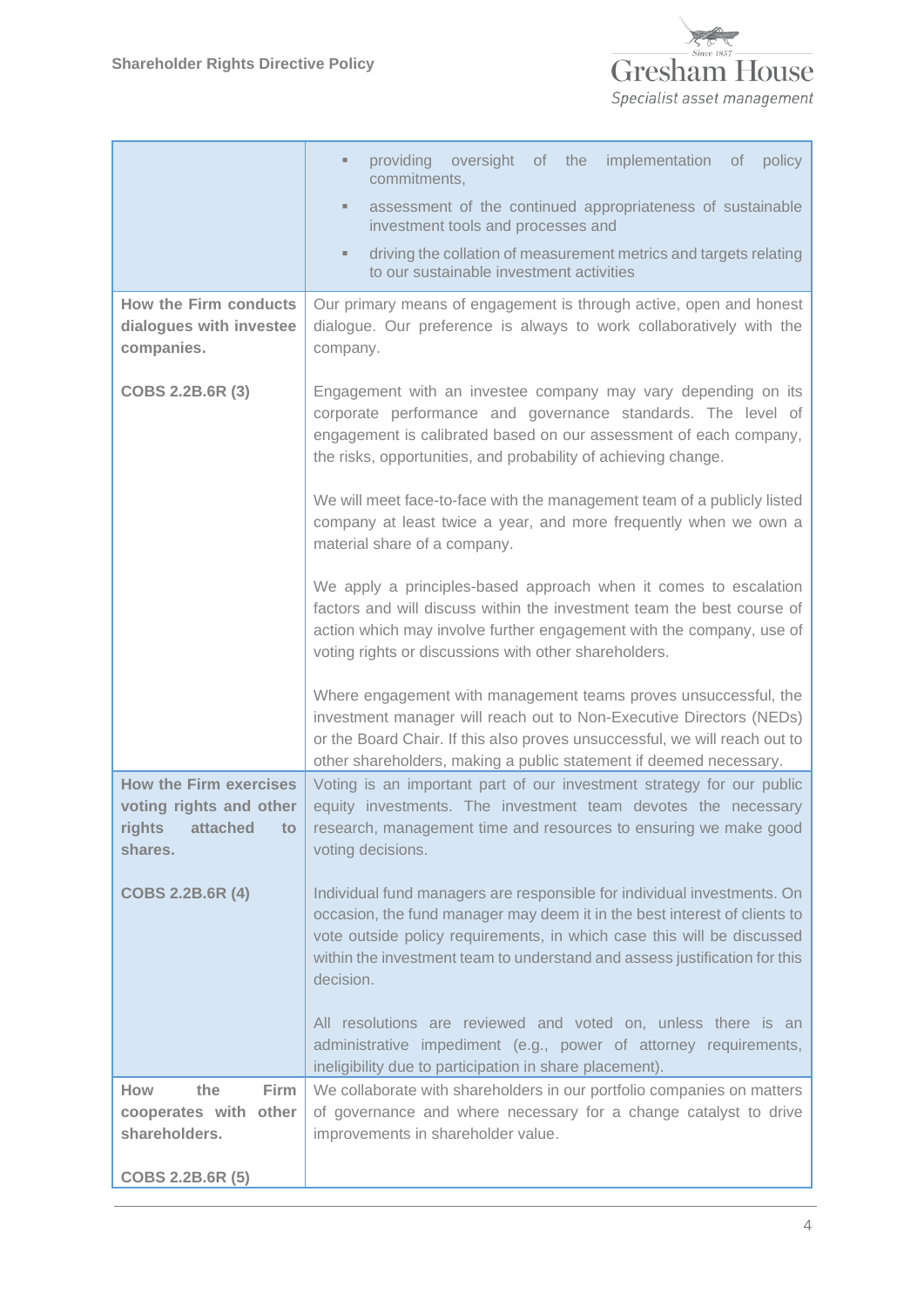

| <b>How</b><br>the<br>Firm<br>communicates<br>with<br>relevant stakeholders<br>of<br>the<br>investee<br>companies<br><b>COBS 2.2B.6R (6)</b> | In one such instance, Gresham House was a significant shareholder in<br>a company that had been underperforming. Another investor proposed<br>board changes which we considered and determined would be in the<br>best interests of shareholders. We therefore supported that proposal.<br>Effective communications with other stakeholders is a crucial<br>component of fulfilling our stewardship responsibilities. We use our<br>ownership responsibilities to engage with<br>active<br>appropriate<br>stakeholders of the investee companies to instigate positive change.<br>New Energy Division: To keep an open forum of communication with<br>community stakeholders, we facilitate educational programmes and<br>participate in community led initiatives in order to contribute towards the<br>local economy and help to improve biodiversity.<br>Housing Division: With our shared owners we use a mixture of customer<br>surveys and feedback at the point of service. We take part in<br>consultations from regulators and local government. We also engage<br>frequently with service providers such as builders on matters of health |
|---------------------------------------------------------------------------------------------------------------------------------------------|-----------------------------------------------------------------------------------------------------------------------------------------------------------------------------------------------------------------------------------------------------------------------------------------------------------------------------------------------------------------------------------------------------------------------------------------------------------------------------------------------------------------------------------------------------------------------------------------------------------------------------------------------------------------------------------------------------------------------------------------------------------------------------------------------------------------------------------------------------------------------------------------------------------------------------------------------------------------------------------------------------------------------------------------------------------------------------------------------------------------------------------------------------|
| How the Firm manages                                                                                                                        | and safety, and the use of environmentally friendly building practices.<br>We strongly believe in prioritising the interests of our clients in all our                                                                                                                                                                                                                                                                                                                                                                                                                                                                                                                                                                                                                                                                                                                                                                                                                                                                                                                                                                                              |
| potential<br>actual<br>and<br>conflicts of interests in<br>relation to the Firm's<br>engagement.<br>COBS 2.2B.6R (7)                        | processes. A Conflicts Committee is in place with senior managers from<br>compliance, legal, finance and operations. Conflict matters are brought<br>to the attention of the committee via a dedicated email address. The<br>Committee considers the issues and advises the relevant notifier or<br>team accordingly. The Conflicts Committee also ensures that mitigation<br>controls for identified conflicts remain effective on an ongoing basis.                                                                                                                                                                                                                                                                                                                                                                                                                                                                                                                                                                                                                                                                                               |
|                                                                                                                                             | We have a robust conflicts of interest policy which describes our<br>approach to identifying and managing the risks arising from these areas<br>of potential conflict including:                                                                                                                                                                                                                                                                                                                                                                                                                                                                                                                                                                                                                                                                                                                                                                                                                                                                                                                                                                    |
|                                                                                                                                             | Annual declarations of outside business interests by staff                                                                                                                                                                                                                                                                                                                                                                                                                                                                                                                                                                                                                                                                                                                                                                                                                                                                                                                                                                                                                                                                                          |
|                                                                                                                                             | Controls around the receipt or offer of gifts and hospitality                                                                                                                                                                                                                                                                                                                                                                                                                                                                                                                                                                                                                                                                                                                                                                                                                                                                                                                                                                                                                                                                                       |
|                                                                                                                                             | Controls around personal account dealing by staff and<br>u,<br>connected persons                                                                                                                                                                                                                                                                                                                                                                                                                                                                                                                                                                                                                                                                                                                                                                                                                                                                                                                                                                                                                                                                    |
|                                                                                                                                             | Establishment of objective protocols for asset allocation<br>ш<br>between funds Design of remuneration structures that align the<br>interests of investors with investment managers                                                                                                                                                                                                                                                                                                                                                                                                                                                                                                                                                                                                                                                                                                                                                                                                                                                                                                                                                                 |
|                                                                                                                                             | Except with the approval of the Compliance Officer, no person shall<br>serve as an employee, partner, officer, director, trustee of, or have a<br>substantial interest in or business relationship with, a competitor, client,<br>or supplier (other than any affiliate or parent of Gresham House) that<br>could create a divided loyalty or the appearance of one.                                                                                                                                                                                                                                                                                                                                                                                                                                                                                                                                                                                                                                                                                                                                                                                |
|                                                                                                                                             | To manage Conflicts of Interest within Gresham House, we maintain a<br>Conflicts Register to record and maintain a list of all actual and potential<br>types of conflicts which may cause or create a perceived risk of damage.<br>The register also sets out measures we have taken to manage such                                                                                                                                                                                                                                                                                                                                                                                                                                                                                                                                                                                                                                                                                                                                                                                                                                                 |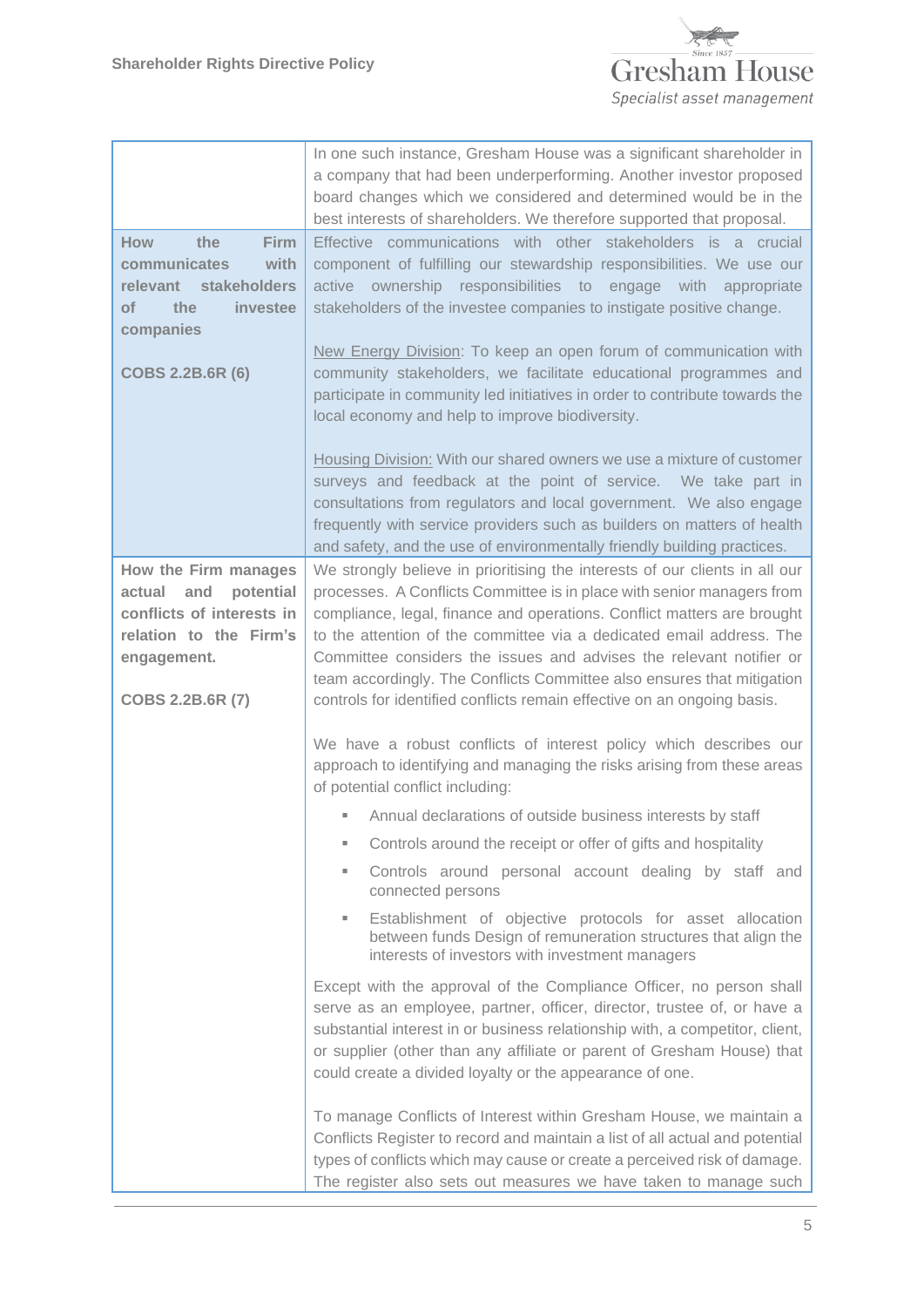

actual or potential conflicts; it forms the operational basis of Gresham House's arrangements for reviewing and monitoring our conflicts management processes and is subject to regular ongoing review by Senior Management.

In circumstances where the conflicts management mechanisms put in place are not sufficient to prevent the risk of damage to clients' interests, we disclose to the relevant clients the general nature and/or sources of such conflicts. Our Engagement & Voting Policy details how conflicts of interest are managed and how we will provide transparency and disclosure.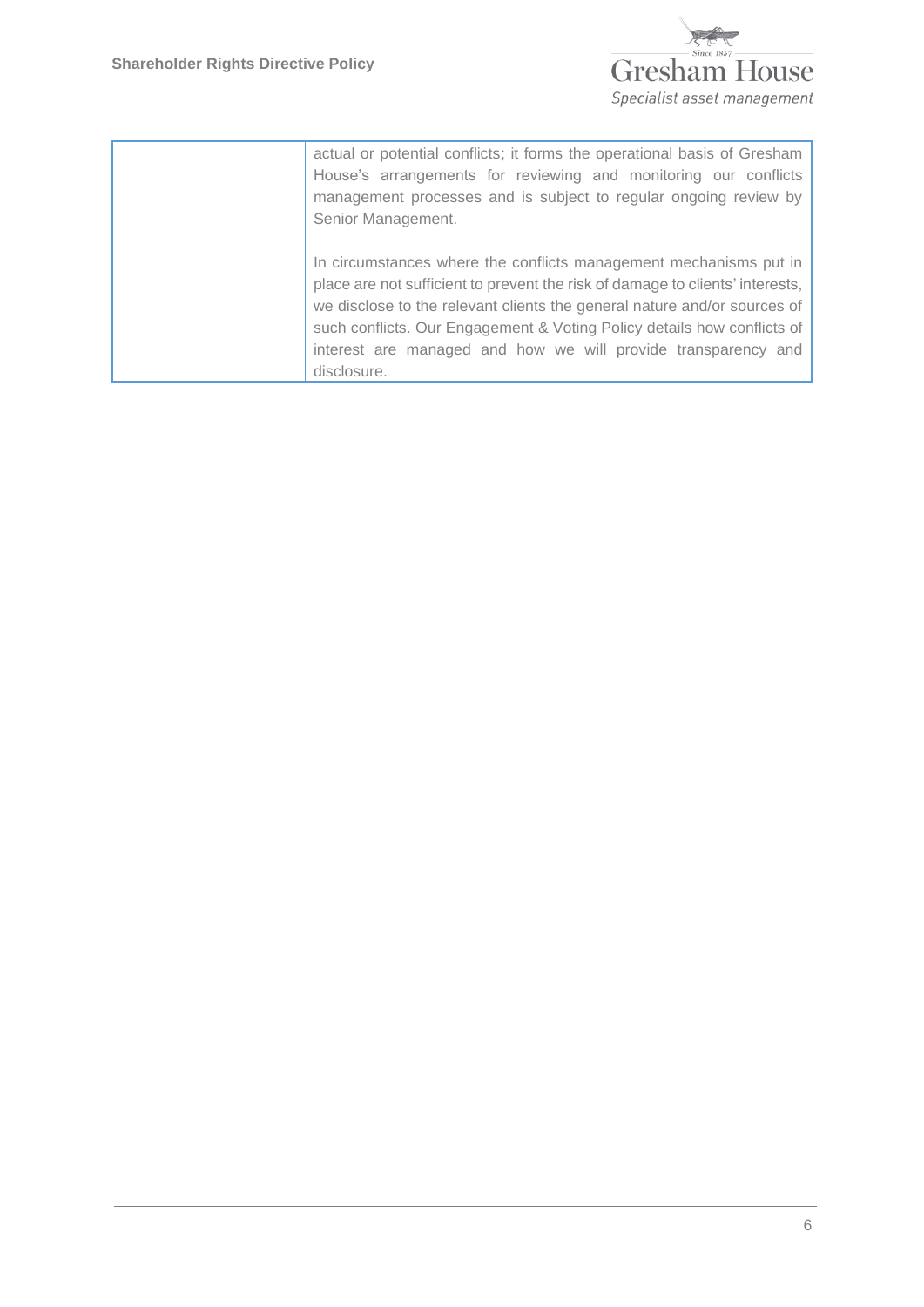

# Appendix 2: Public Annual Disclosure

Under COBS 2.2B.5 (1) (b) and COBS 2.2B.7R, the Firm makes the following public annual disclosure, for the period starting June 2020 and ending June 2021. This Public Annual Disclosure is made available via the Firm's website.

| <b>General description</b><br>of<br>voting behaviour.<br>COBS 2.2B.7R (1) | The long-term interests of shareholders and clients are our paramount<br>objective. Whilst we aim to be supportive of the company's board and<br>management, we do not always support the management decisions of<br>the companies in which we hold shares.                                          |
|---------------------------------------------------------------------------|------------------------------------------------------------------------------------------------------------------------------------------------------------------------------------------------------------------------------------------------------------------------------------------------------|
|                                                                           | We will aim to align voting decisions with the relevant Corporate<br>Governance Code that the company has subscribed to where<br>applicable.                                                                                                                                                         |
|                                                                           | Voting decisions are based on our view of the course of action which<br>will be in the best interests of our shareholders and the Fund's<br>investors. We also use our experience and judgement to take into<br>account our view of best practice for a company given its size and<br>circumstances. |
|                                                                           | Votes are informed by various sources including: our procedures,<br>research, engagement with the company, discussions with other<br>stakeholders and advisers, our internal discussions and consultations,<br>and other relevant information.                                                       |
|                                                                           | Voting recommendations for Gresham House investments are<br>facilitated by non-conflicted members of the Management Committee<br>and non-conflicted members of the Investment Committee.                                                                                                             |
|                                                                           | In the specific event of a conflict arising in the exercise of voting rights,<br>the proposed voting decision and an explanation as to why it is in the<br>shareholders' best interests is documented and considered by the<br>independent Conflicts Committee.                                      |
| <b>Explanation of the most</b>                                            | Our voting requirements are:                                                                                                                                                                                                                                                                         |
| significant votes.                                                        | 1. Authority to allot shares - it is our policy to vote against<br>anything over 33%.                                                                                                                                                                                                                |
| <b>COBS 2.2B.7R (1)</b>                                                   | Disapplication of pre-emption rights - it is our policy to vote<br>2.<br>against anything over 10%.                                                                                                                                                                                                  |
|                                                                           | Authorise company to purchase own shares - it is our policy to<br>3.<br>vote against anything over 10%.                                                                                                                                                                                              |
|                                                                           | 4. Political donations - it is our policy to vote against all political<br>donations.                                                                                                                                                                                                                |
| Reporting on the use of<br>the services of proxy<br>advisors.             | We do not use any proxy voting advisory services, but we usually use<br>proxy voting services to deliver voting decisions to the companies we<br>invest in.                                                                                                                                          |
| COBS 2.2B.7R (1)                                                          |                                                                                                                                                                                                                                                                                                      |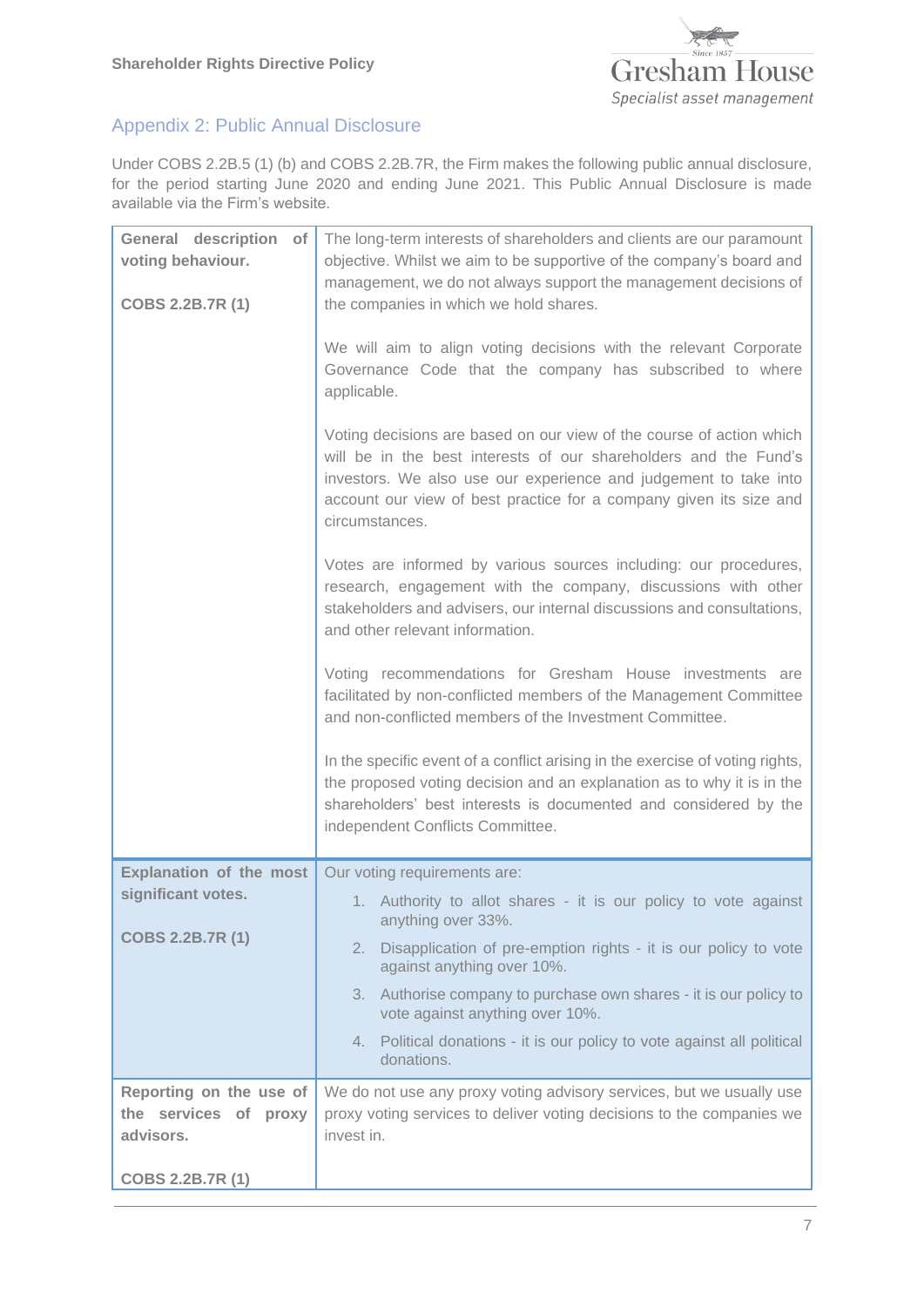

|                                                  | For Gresham House balance sheet investments, we instruct our broker<br>and registrar to administer votes.<br>Where Gresham House is voting on behalf of our shareholders and<br>clients, in the majority of cases we utilise proxy voting services to<br>deliver proxy votes to the companies we invest in. |
|--------------------------------------------------|-------------------------------------------------------------------------------------------------------------------------------------------------------------------------------------------------------------------------------------------------------------------------------------------------------------|
|                                                  | Broadridge and ProxyEdge are used for the Baronsmead VCT funds<br>and open-ended Equity Funds. For GHS and SPE we instruct Indos,<br>the depositary, and they submit the votes on our behalf.                                                                                                               |
| Disclosure on how the                            |                                                                                                                                                                                                                                                                                                             |
| <b>Firm</b><br>has<br>cast votes                 | Gresham House is an active investor and acts as long-term steward of                                                                                                                                                                                                                                        |
| (excluding<br>votes for                          | the assets across out portfolio. The effective mechanisms for active                                                                                                                                                                                                                                        |
| insignificant<br>subject                         | ownership are engagement and voting, these enable us to minimise<br>risk and maximise returns.                                                                                                                                                                                                              |
| matters) in the general<br>meetings of companies |                                                                                                                                                                                                                                                                                                             |
| in which it holds shares                         | Proxy voting summaries are available on our website and on request.                                                                                                                                                                                                                                         |
| (excluding insignificant                         | Where we vote against a proposal this is in line with our documented                                                                                                                                                                                                                                        |
| holding sizes).                                  | voting requirements across our funds:                                                                                                                                                                                                                                                                       |
|                                                  | Q1 2021 we voted against the proposal in 7 instances<br>٠                                                                                                                                                                                                                                                   |
| <b>COBS 2.2B.7R (2)</b>                          | Q2 2021 we voted against the proposal in 33 instances<br>٠                                                                                                                                                                                                                                                  |
|                                                  |                                                                                                                                                                                                                                                                                                             |
|                                                  | In 2020, we voted 97.8% for management recommendations, 2.1%                                                                                                                                                                                                                                                |
|                                                  | against, and had 0.1% abstentions.                                                                                                                                                                                                                                                                          |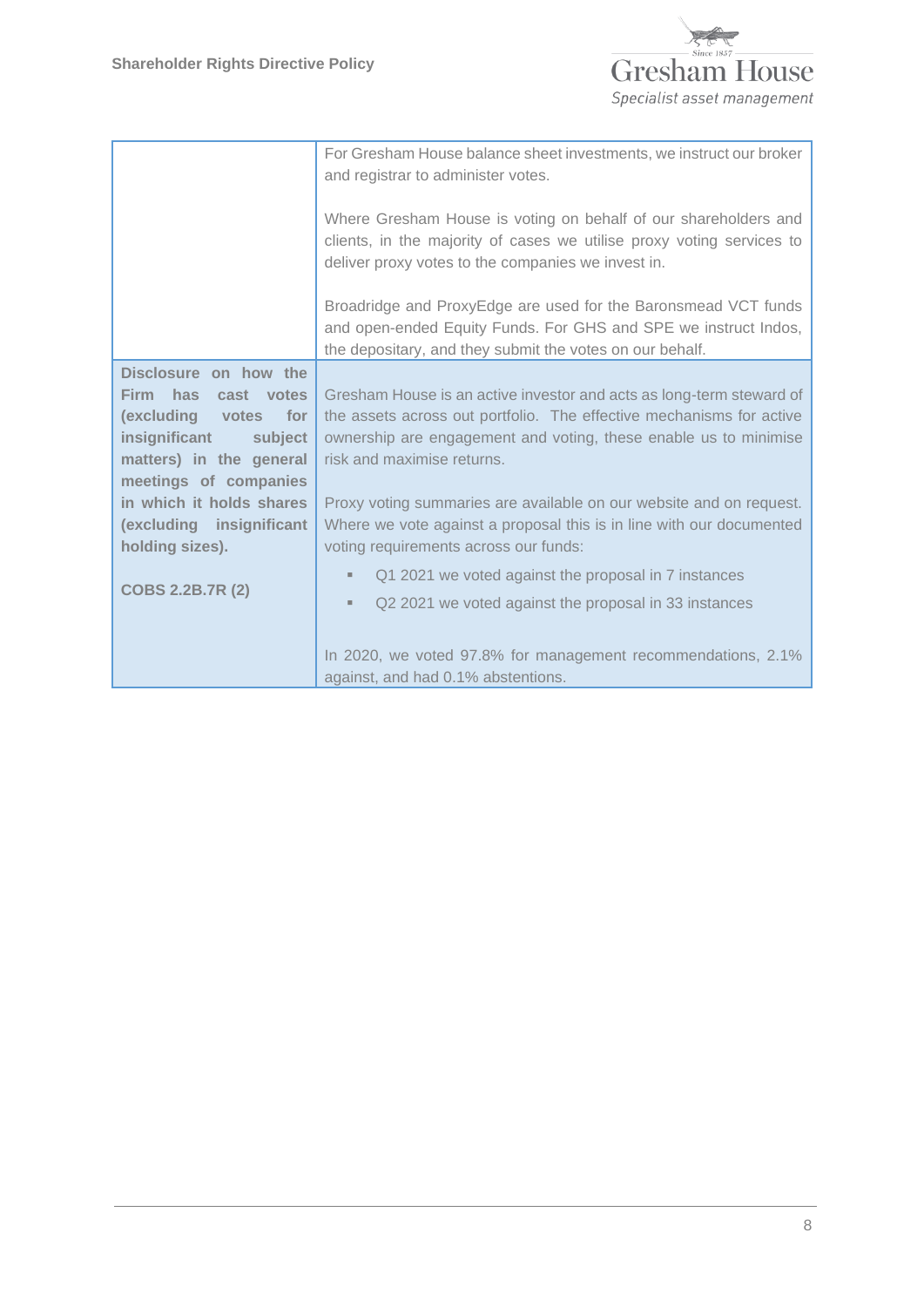**Shareholder Rights Directive Policy**



## Appendix 3: SRD Institutional Investors Annual **Disclosure**

Under COBS 2.2B.9R, the Firm makes the following annual disclosure to SRD institutional investors, as defined in the FCA Handbook, for the period starting [TBD] and ending [TBD].

| How<br>Firm's<br>the<br>investment strategy and<br>the implementation of it<br>with<br>complies<br>the<br>discretionary investment<br>management or<br>fund<br>management<br>arrangement between the<br>Firm and the<br><b>SRD</b><br>institutional investor.<br>COBS 2.2B.9R (2)(a) |  |
|--------------------------------------------------------------------------------------------------------------------------------------------------------------------------------------------------------------------------------------------------------------------------------------|--|
| Firm's<br>How<br>the<br>investment strategy and<br>implementation<br>its<br>contribute<br>the<br>to<br>medium- to long-term<br>performance of the<br>assets of the<br><b>SRD</b><br>institutional investor or<br>of the fund.<br>COBS 2.2B.9R (2)(b)                                 |  |
| Key material medium- to<br>long-term<br>risks<br>associated with<br>the<br>investments.<br>COBS 2.2B.9R (3)(a)                                                                                                                                                                       |  |
| Portfolio composition.<br>COBS 2.2B.9R (3)(b)                                                                                                                                                                                                                                        |  |